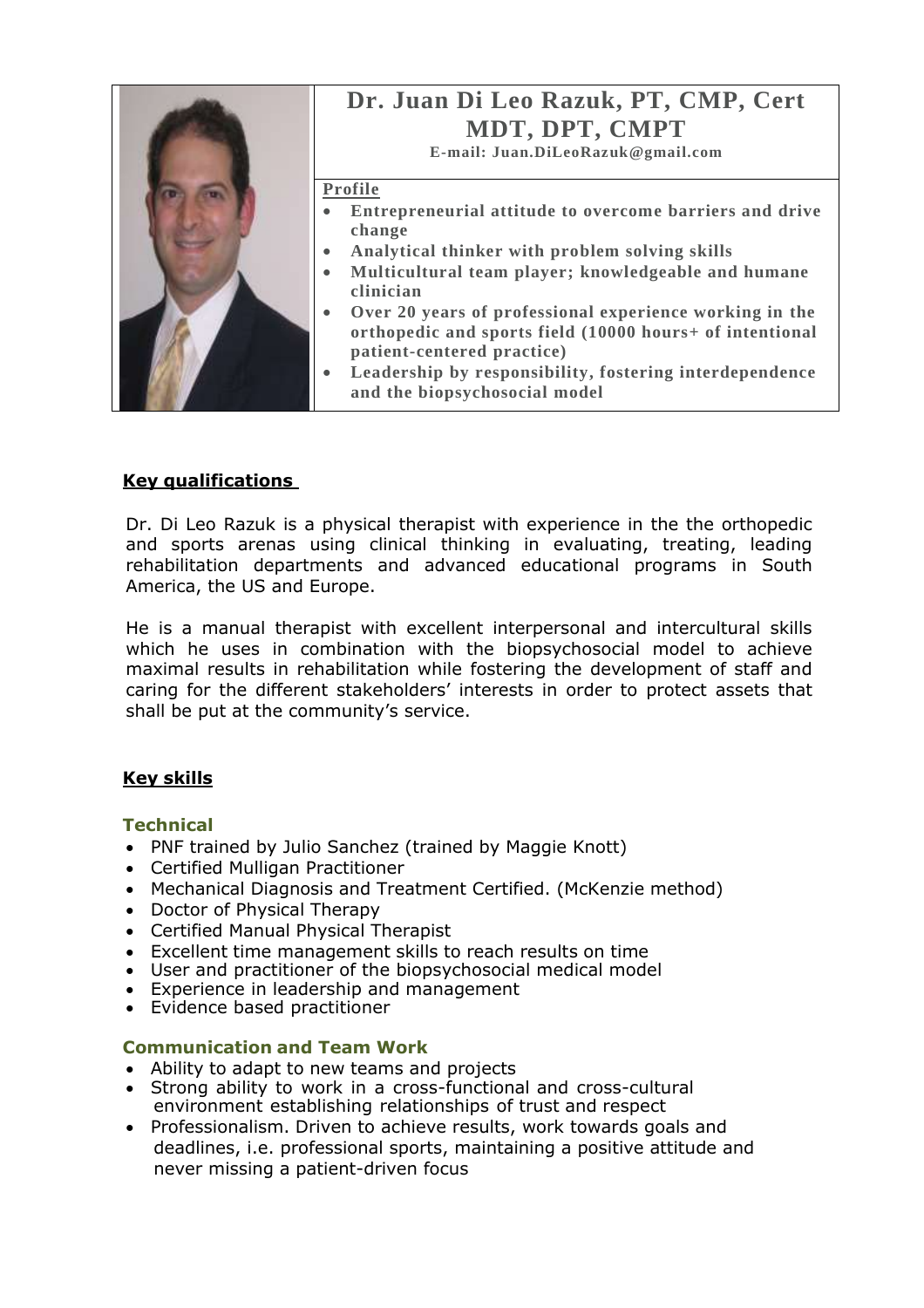- Understanding of stakeholders needs, pushing projects forward finding win/win solutions (or win/win/win in the case of a patient/company/professional relationship)
- Strong analytical and problem-solving skills with independent decisionmaking capacity
- Excellent communication and presentations skills with the ability to produce comprehensive documents, synthesize information and analyze data
- Strong team/organization commitment: no participation or tolerance for gossip or confidentiality bridging

# **Education**

Certified Manual Physical Therapist, USA

Doctor of Physical Therapy, USA

Universidad del Salvador (JF), ARGENTINA.

# **Recent Continuing Education**

| 2019 | World Shoulder and Elbow Surgery Congress, 2019                                                                          |  |  |
|------|--------------------------------------------------------------------------------------------------------------------------|--|--|
| 2019 | Presenter at the Expo Ortopédica: Thrower's Shoulder<br>and Elbow                                                        |  |  |
| 2019 | Presenter at the 4th Symposium on Stress at the<br>Workplace de "That who stresses out at work: can he<br>avoid it? 2019 |  |  |
| 2019 | Director of the Course on Early Detection and<br>Prevention of Injuries, River Plate Institute                           |  |  |
| 2018 | Presenter at the XXIV International Argentine Hip and<br>Knee Congress.                                                  |  |  |
| 2018 | Presenter at the Argentine Pain Congress in Chronic<br>Vertebral Pain.                                                   |  |  |
| 2017 | Presenter at the World Physical Medicine and Rehabilitation<br>Congress                                                  |  |  |
| 2014 | <b>Essentials of Medical Screening</b>                                                                                   |  |  |
| 2014 | Essentials of Musculoskeletal Imaging                                                                                    |  |  |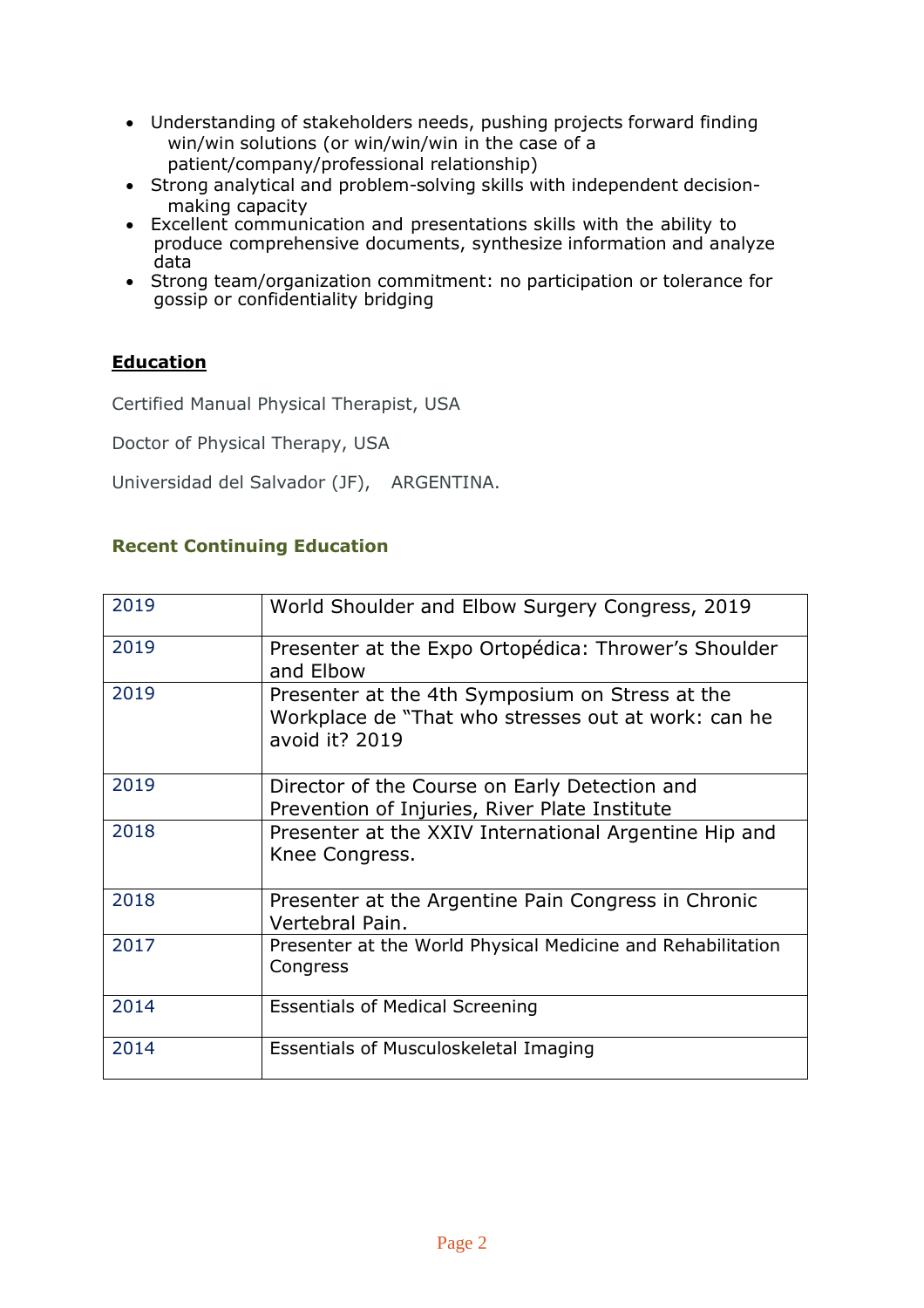# **Recent Professional Experience**

| Name &<br><b>Address of</b><br><b>Employer</b>                   | <b>Job Title</b>       | <b>Job Description</b>                                                                                             | <b>Inclusive</b><br><b>Date</b>  |
|------------------------------------------------------------------|------------------------|--------------------------------------------------------------------------------------------------------------------|----------------------------------|
| Hasselt<br>University,<br>Belgium                                | Clinical<br>Instructor | Last year Masters Students<br><b>Clinical Instruction</b>                                                          | Jan 2019-<br>present             |
| <b>Course Director</b><br>at the River<br><b>Plate Institute</b> | <b>Director</b>        | Professor                                                                                                          | March 2019-<br>Present           |
| A.D.N.                                                           | Consultant             | Design, equipment election and<br>personnel determination for a<br>6000 square meters high<br>performance facility | November<br>2017-January<br>2018 |
| Private<br>Consulting                                            | Owner                  | Physical therapy clinical<br>services, mentoring and<br>business development                                       | June 2015-<br>Present            |

# **Recent Teaching**

Invited lecturer at the Sports Medicine Specialty Course, UBA, 2020 Presenter at the World's Shoulder and Elbow Surgery Congress: Thrower's Shoulder and Scapula Dyskinesia, 2019

Presenter at the Expo Ortopédica: Thrower's Shoulder and Elbow, 2019 Presenter at the 4th Symposium on Stress at the Workplace de "That who stresses out at work: can he avoid it? 2019

Director of the Course on Early Detection and Prevention of Injuries, River Plate Institute, 2019

Clinical Instructor for Hasselt University, Hasselt, Belgium, 2019

Poster presenter at the XXIV Argentine Society Hip and Knee Association International Congress, Mar del Plata, Argentina, 2018

Lecturer at the Argentine Pain Congress on Management of the Patient with Chronic Pain, Buenos Aires, Argentina, 2018

Professor of Manual Techniques, Univesidad Abierta Iberoamericana, 2016 present

External thesis jury for the Doctorate in Science program, Universidad Abierta Iberoamericana, 2018-present.

Lecturer at the XI Physical Medicine and Rehabilitation Congress, Buenos Aires, Argentina, 2017.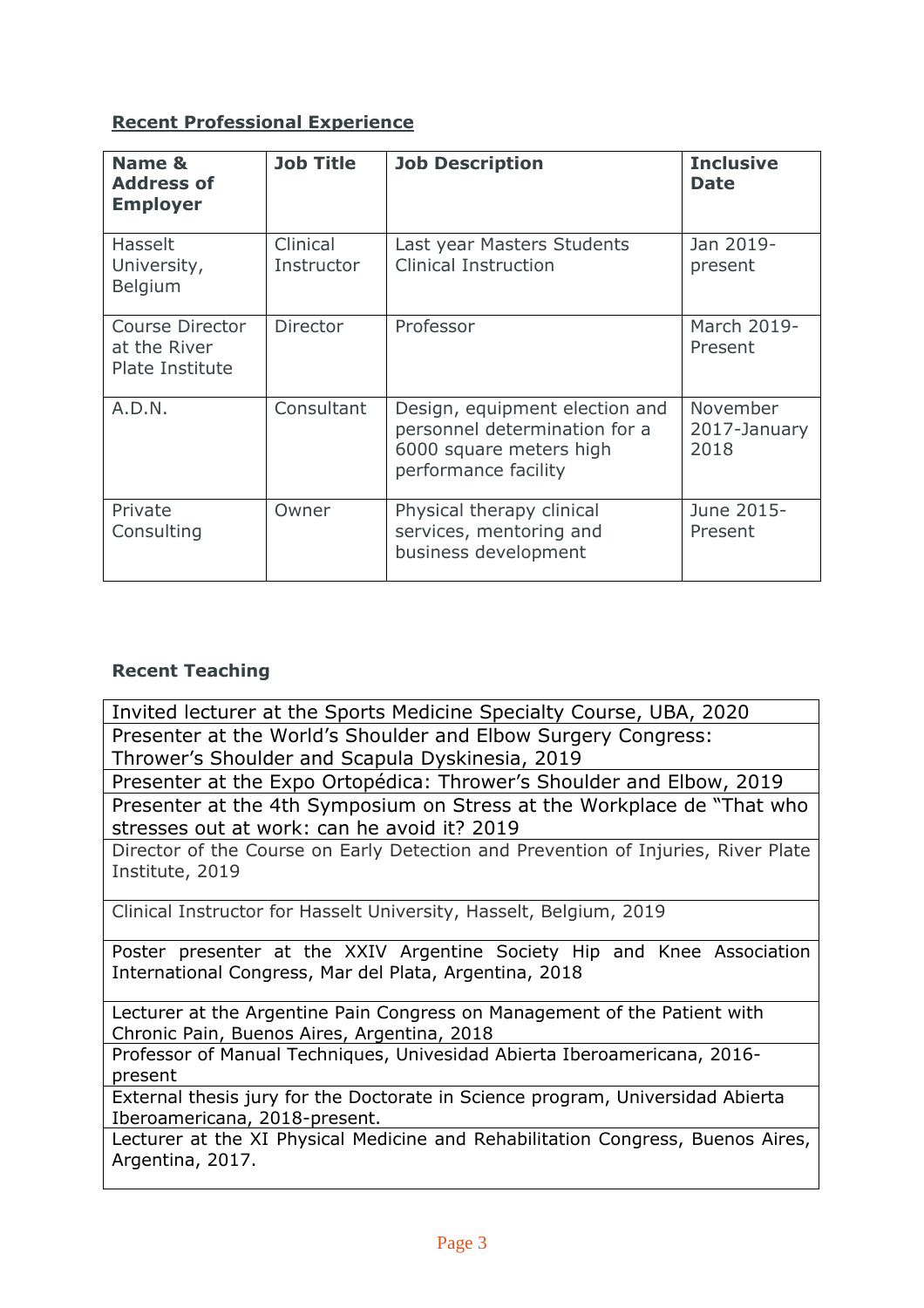Lecturer at the 1<sup>st</sup> Patagonia Congress of Physical Activity and Health, Neuquén, Argentina, 2016 Travelling Professor at the Specialty in Sport for Physiotherapy, U.C.E.S., Buenos Aires, Argentina, 2016 Identification, Prevention and Treatment of Injuries in Athletes over 40 years old. San Miguel, Argentina, 2016 Manipulations. Universidad de Chile. Santiago de Chile, Chile, 2014

Identification of Injuries in Adolescent Athletes, Hasselt, Belgium, 2013

# **Publications**

Manual Techniques: Its Application and the Cost to Acquire Them, AKD; 9:35(9- 10), 2007.

### **Voluntary Work**

Consultant for Tom Pustkys, U.S.A. Javelin Throwing Coach.

Consultant for Fernando Oliva, Belgium Track and Field.

### **Languages**

Fluent: English, Spanish.

### **Distinctions**

The Council of Provincial Education of Neuquén (R# 1283/16) and the Council of Provincial Education of Rio Negro R# 3568/16) declared of Educational Interest the 1st Patagonia Congress of Physical Activity and Health

The Honorable Senate of Argentina in conjunction with the San Luis University, the Argentinean Association of Kinesiology and the Professional Council of Kinesiology from the Department of Public Health declared of national interest his seminar on Evaluation of Treatment of the Spine, 2008.

The Honorable House of Representative of the Province of San Luis, Argentina declared of Public interest his seminar on Evaluation and Treatment of the Spine, 2008.

#### **Professional Interests**

I wish to work to grow professionally and lead growth of my teammates to make a difference in society and to recuperate my patients with restitution at integrum